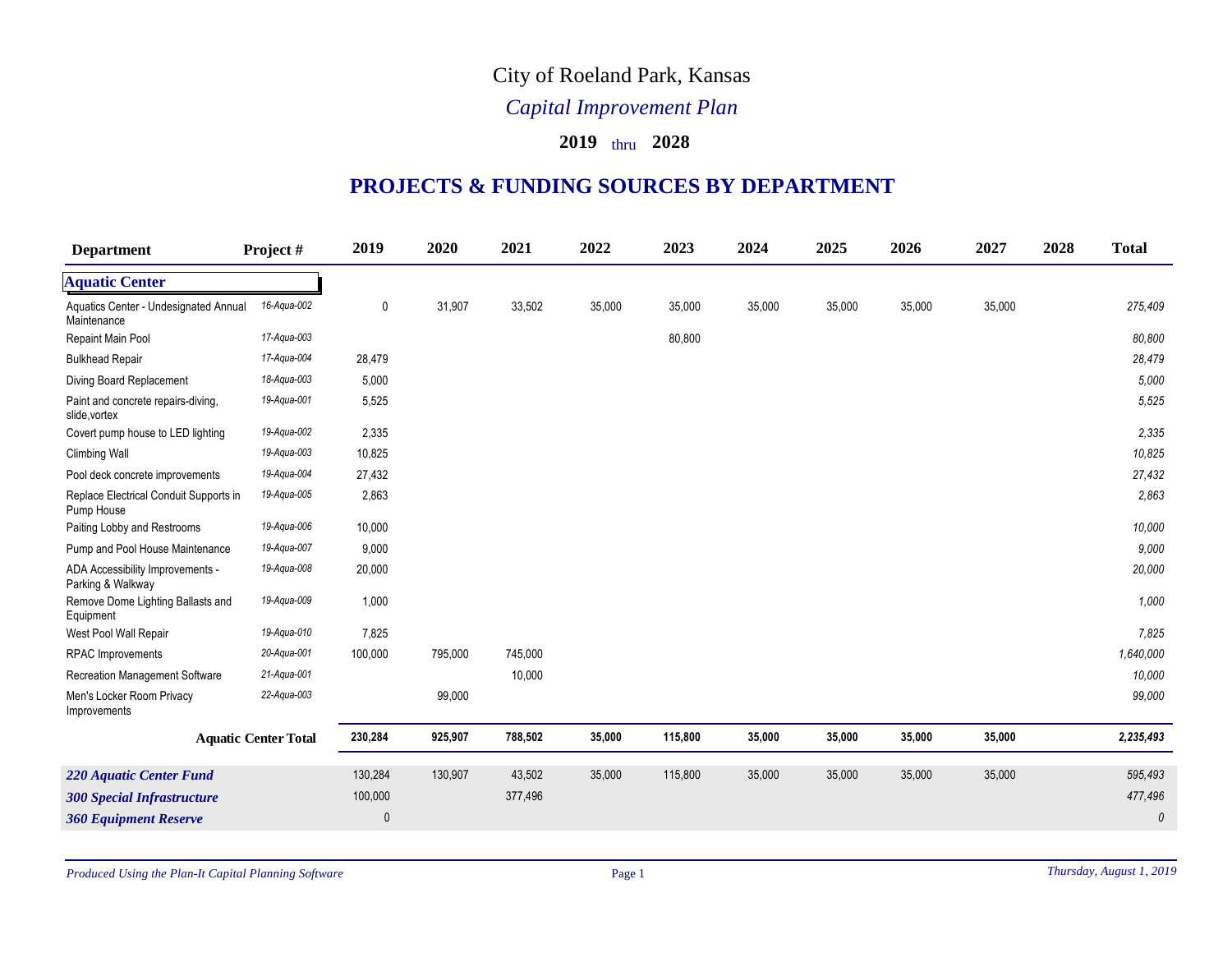| <b>Department</b>                                     | Project#                    | 2019    | 2020    | 2021    | 2022   | 2023    | 2024   | 2025   | 2026   | 2027   | 2028   | <b>Total</b> |
|-------------------------------------------------------|-----------------------------|---------|---------|---------|--------|---------|--------|--------|--------|--------|--------|--------------|
| <b>Bonds</b>                                          |                             |         | 795,000 | 367,504 |        |         |        |        |        |        |        | 1,162,504    |
|                                                       | <b>Aquatic Center Total</b> | 230,284 | 925,907 | 788,502 | 35,000 | 115,800 | 35,000 | 35,000 | 35,000 | 35,000 |        | 2,235,493    |
|                                                       |                             |         |         |         |        |         |        |        |        |        |        |              |
| <b>City Hall</b>                                      |                             |         |         |         |        |         |        |        |        |        |        |              |
| City Hall Hot Water Heater                            | 19-CH-001                   |         |         |         |        | 1,000   |        |        |        |        |        | 1,000        |
| Comprehensive Plan Update                             | 19-CH-002                   | 65,000  |         |         |        |         |        |        |        |        |        | 65,000       |
| City Hall Computer Networking (routers)               | 19-CH-003                   | 8,000   |         |         |        |         |        |        |        |        |        | 8,000        |
| City Hall Computer Replacement                        | 19-CH-004                   | 3,200   | 800     | 800     | 2,400  | 3,200   | 800    | 800    | 2,400  | 3,200  | 800    | 18,400       |
| Chair Rail - Large Meeting Room                       | 19-CH-005                   | 1,000   |         |         |        |         |        |        |        |        |        | 1,000        |
| City Hall Office Furniture Replacement                | 19-CH-006                   | 2,500   | 2,850   |         |        |         |        |        |        |        |        | 5,350        |
| <b>Upgrade Building Automation System</b>             | 19-CH-007                   | 16,000  |         |         |        |         |        |        |        |        |        | 16,000       |
| City Hall - ADA Restroom Improvements                 | 20-CH-002                   |         |         | 65,100  |        |         |        |        |        |        |        | 65,100       |
| City Hall - ADA 3rd floor Improvements                | 20-CH-003                   |         | 14,040  |         |        |         |        |        |        |        |        | 14,040       |
| City Hall - ADA First Floor Police<br>Improvements    | 20-CH-004                   |         | 8,800   |         |        |         |        |        |        |        |        | 8,800        |
| City Hall - Roof Replacement                          | 21-CH-001                   |         |         | 50,000  |        |         |        |        |        |        |        | 50,000       |
| City Hall Exterior Lighting                           | 21-CH-002                   |         |         | 7,000   |        |         |        |        |        |        |        | 7,000        |
| City Hall Parking Lot Resurfacing                     | 22-CH-001                   |         | 40,000  |         |        |         |        |        |        |        |        | 40,000       |
| City Hall - Phone System                              | 28-CH-001                   |         |         |         |        |         |        |        |        |        | 10,000 | 10,000       |
|                                                       | <b>City Hall Total</b>      | 95,700  | 66,490  | 122,900 | 2,400  | 4,200   | 800    | 800    | 2,400  | 3,200  | 10,800 | 309,690      |
| <b>101 General Overhead</b>                           |                             | 65,000  |         |         |        |         |        |        |        |        |        | 65,000       |
| <b>360 Equipment Reserve</b>                          |                             | 30,700  | 3,650   | 800     | 2,400  | 4,200   | 800    | 800    | 2,400  | 3,200  | 10,800 | 59,750       |
| <b>450 TIF 2</b>                                      |                             |         | 62,840  | 122,100 |        |         |        |        |        |        |        | 184,940      |
|                                                       | <b>City Hall Total</b>      | 95,700  | 66,490  | 122,900 | 2,400  | 4,200   | 800    | 800    | 2,400  | 3,200  | 10,800 | 309,690      |
|                                                       |                             |         |         |         |        |         |        |        |        |        |        |              |
| <b>Community Center</b>                               |                             |         |         |         |        |         |        |        |        |        |        |              |
| Replace all T-12 Light Fixtures with LEDs 17-CCtr-003 |                             | 20,000  | 10,000  | 10,000  |        |         |        |        |        |        |        | 40,000       |
| Room 3 Air Handler/Furnace - 3 ton                    | 18-CCtr-002                 | 3,000   |         |         |        |         |        |        |        |        |        | 3,000        |
| Room 3 Condenser Unit                                 | 18-CCtr-003                 | 3,200   |         |         |        |         |        |        |        |        |        | 3,200        |
| West Hallway Air Handler                              | 18-CCtr-004                 | 5,000   |         |         |        |         |        |        |        |        |        | 5,000        |
| Strength Training Condenser Unit - 3 Ton              | 18-CCtr-005                 | 3,200   |         |         |        |         |        |        |        |        |        | 3,200        |
| Repair Floor in Neighbors Place Room                  | 19-CCtr-001                 | 4,000   |         |         |        |         |        |        |        |        |        | 4,000        |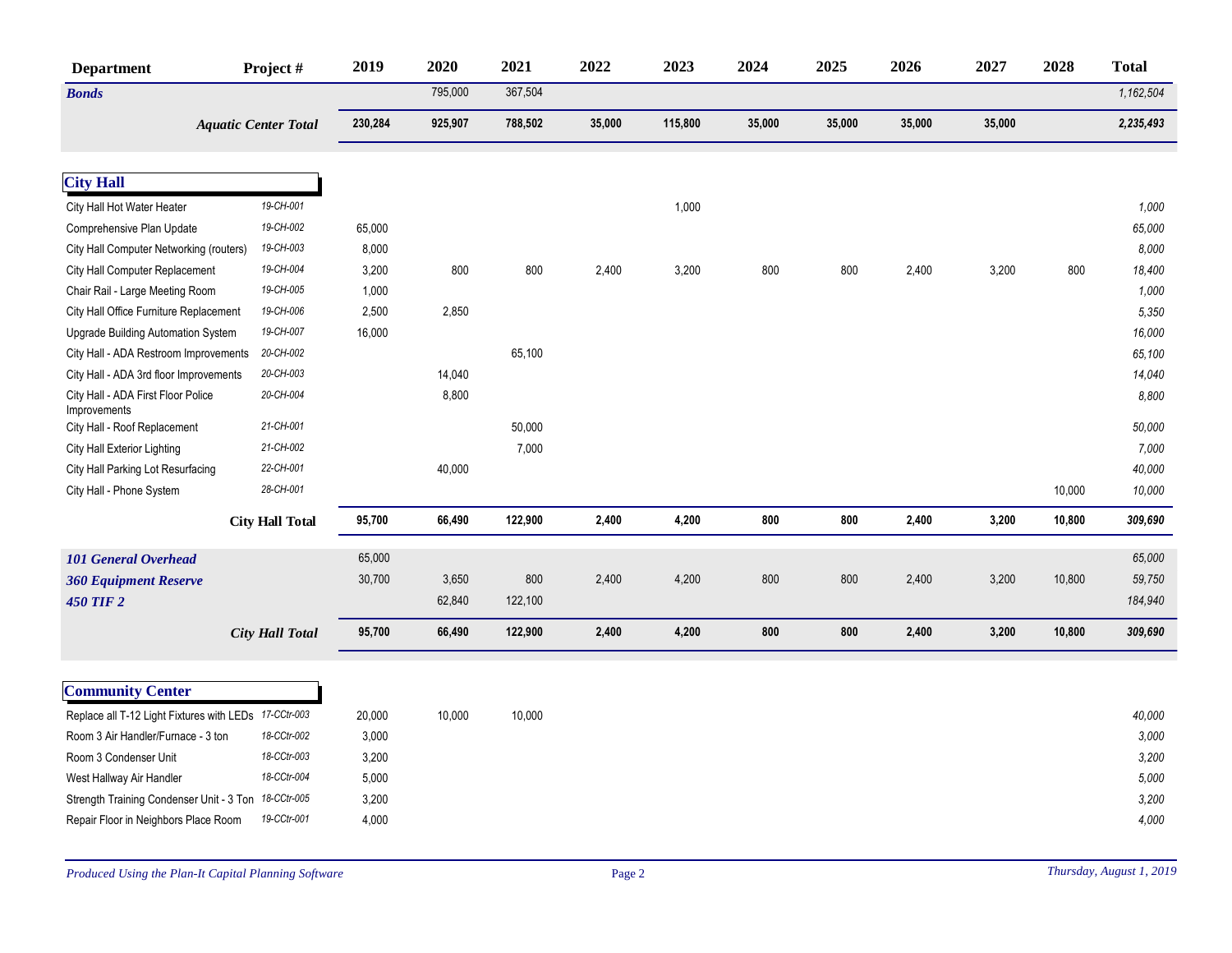| <b>Department</b>                                    | Project#                      | 2019   | 2020    | 2021   | 2022   | 2023 | 2024 | 2025   | 2026    | 2027 | 2028  | <b>Total</b> |
|------------------------------------------------------|-------------------------------|--------|---------|--------|--------|------|------|--------|---------|------|-------|--------------|
| Repair Floor - Main Hallway                          | 19-CCtr-002                   | 4,000  |         |        |        |      |      |        |         |      |       | 4,000        |
| Room 6 Condenser Unit - 4 Ton                        | 19-CCtr-003                   |        | 4,500   |        |        |      |      |        |         |      |       | 4,500        |
| Room 6 - Flooring replacement                        | 19-CCtr-004                   | 10,000 |         |        |        |      |      |        |         |      |       | 10,000       |
| Round Table Replacement                              | 19-CCtr-006                   | 3,000  |         |        |        |      |      |        |         |      |       | 3,000        |
| Gazebo Roof                                          | 20-CCtr-001                   |        | 3,000   |        |        |      |      |        |         |      |       | 3,000        |
| East Hallway Air Handler                             | 20-CCtr-003                   | 5,000  |         |        |        |      |      |        |         |      |       | 5,000        |
| CC - Parking Lot Resurfacing, Restriping             | 20-CCtr-004                   |        | 182,000 |        |        |      |      |        |         |      |       | 182,000      |
| <b>Community Center Drainage</b><br>Improvements     | 20-CCtr-005                   |        | 158,000 |        |        |      |      |        |         |      |       | 158,000      |
| Chair and Chair Rack Replacement                     | 20-CCtr-006                   |        | 6,500   |        |        |      |      |        |         |      |       | 6,500        |
| Drinking Fountain Waste Vent Line Repair 21-CCtr-001 |                               |        |         | 2,000  |        |      |      |        |         |      |       | 2,000        |
| Replace 8-foot rectangle tables                      | 21-CCtr-003                   |        |         | 10,000 |        |      |      |        |         |      |       | 10,000       |
| Roof Vent Fan                                        | 22-CCtr-002                   |        |         |        | 2,000  |      |      |        |         |      |       | 2,000        |
| West Hallway Condenser Unit - 7.5 Ton                | 24-CCtr-001                   | 8,000  |         |        |        |      |      |        |         |      |       | 8,000        |
| Trail Connection - Community Center to<br>Nall Park  | 26-CCtr-001                   |        |         |        |        |      |      |        | 150,000 |      |       | 150,000      |
| Room 6 Air Handler/Furnace                           | 28-CCtr-001                   |        |         |        |        |      |      |        |         |      | 3,000 | 3,000        |
| East Hallway Condenser Unit - 5 Ton                  | 33-CCtr-001                   | 7,000  |         |        |        |      |      |        |         |      |       | 7,000        |
| <b>Community Center Total</b>                        |                               | 75,400 | 364,000 | 22,000 | 2,000  |      |      |        | 150,000 |      | 3,000 | 616,400      |
| <b>290 Community Center</b>                          |                               | 75,400 | 364,000 | 22,000 | 2,000  |      |      |        | 120,000 |      | 3,000 | 586,400      |
| <b>Other Grants</b>                                  |                               |        |         |        |        |      |      |        | 30,000  |      |       | 30,000       |
|                                                      | <b>Community Center Total</b> | 75,400 | 364,000 | 22,000 | 2,000  |      |      |        | 150,000 |      | 3,000 | 616,400      |
|                                                      |                               |        |         |        |        |      |      |        |         |      |       |              |
| Neighborhood Services                                |                               |        |         |        |        |      |      |        |         |      |       |              |
| <b>Building Inspection Vehicle</b>                   | 22-NS-001                     |        |         |        | 26,000 |      |      |        |         |      |       | 26,000       |
| <b>Code Enforcement Vehicle</b>                      | 25-NS-002                     |        |         |        |        |      |      | 26,000 |         |      |       | 26,000       |
| <b>Neighborhood Services Total</b>                   |                               |        |         |        | 26,000 |      |      | 26,000 |         |      |       | 52,000       |
| <b>360 Equipment Reserve</b>                         |                               |        |         |        | 26,000 |      |      | 26,000 |         |      |       | 52,000       |
| <b>Neighborhood Services Total</b>                   |                               |        |         |        | 26,000 |      |      | 26,000 |         |      |       | 52,000       |
|                                                      |                               |        |         |        |        |      |      |        |         |      |       |              |

**Parks and Recreation**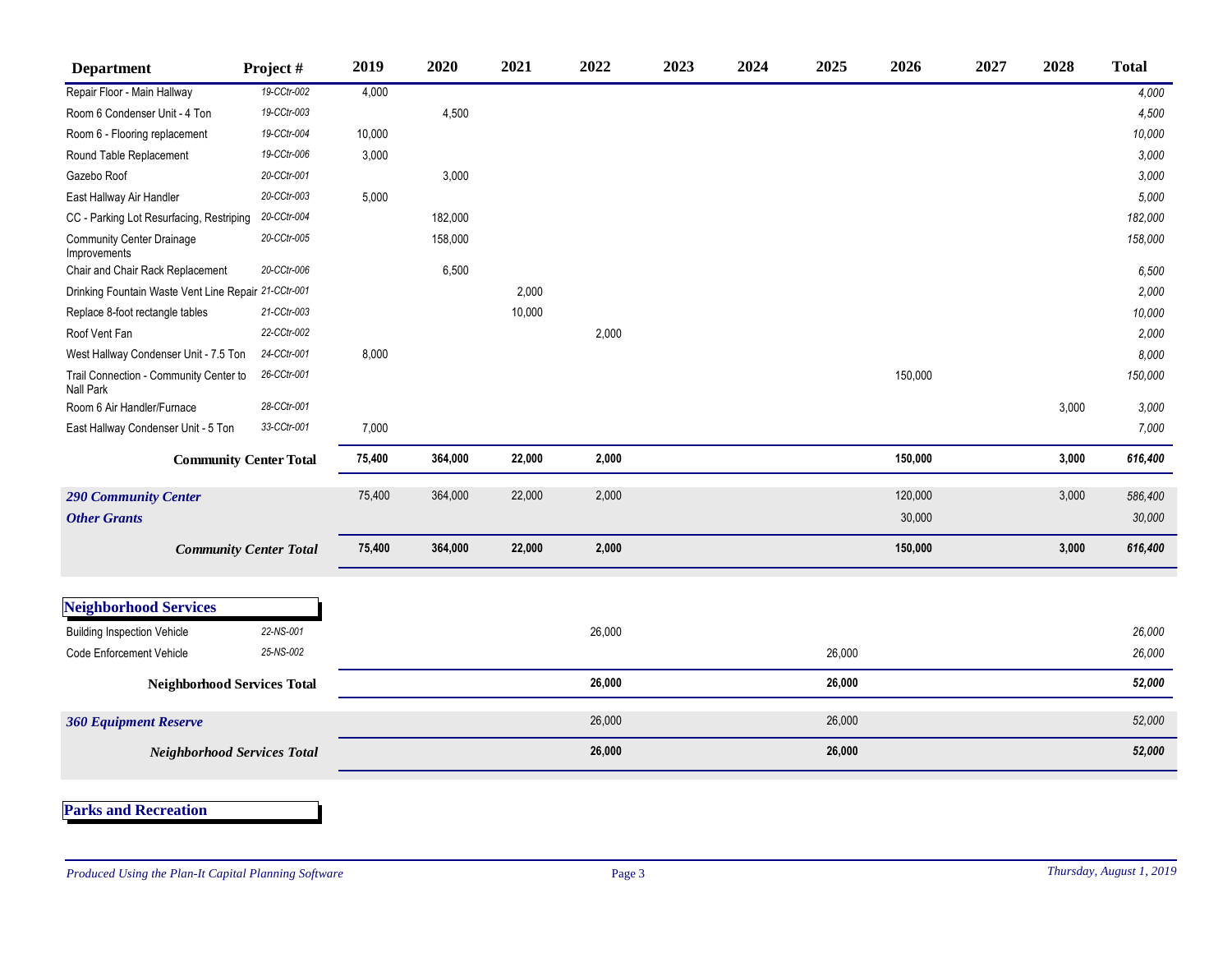| <b>Department</b>                                     | Project#                          | 2019    | 2020    | 2021    | 2022    | 2023   | 2024    | 2025    | 2026   | 2027    | 2028  | <b>Total</b> |
|-------------------------------------------------------|-----------------------------------|---------|---------|---------|---------|--------|---------|---------|--------|---------|-------|--------------|
| Park Maintenance/Improvements                         | 16-Park-001                       | 20,000  | 21,000  | 22,000  | 23,000  | 24,000 | 25,000  | 25,000  | 25,000 | 25,000  |       | 210,000      |
| Shade Structures for City Parks                       | 18-Park-001                       | 42,189  |         |         |         |        |         |         |        |         |       | 42,189       |
| Historical Markers/Interpretive Signage               | 19-Park-001                       | 30,000  |         |         |         |        |         |         |        |         |       | 30,000       |
| Roe House Play Structure                              | 19-Park-002                       | 10,000  |         |         |         |        |         |         |        |         |       | 10,000       |
| Nall Park Benches, tables and receptacles 19-Park-003 |                                   | 34,000  |         |         |         |        |         |         |        |         |       | 34,000       |
| R Park Development Plan Phase 1                       | 20-Park-003                       | 118,504 | 887,496 |         |         |        |         |         |        |         |       | 1,006,000    |
| Disc Golf Course (short 9 basket course)              | 21-Park-001                       |         |         | 13,500  |         |        |         |         |        |         |       | 13,500       |
| R Park Traffic Garden - Alternate                     | 21-Park-002                       |         |         | 77,250  |         |        |         |         |        |         |       | 77,250       |
| Nall Park Playground Equipment<br>Replacement         | 23-Park-001                       |         |         |         |         |        | 80,000  |         |        |         |       | 80,000       |
| R Park Development Plan Phase 2                       | 23-Park-002                       |         | 48,100  | 432,910 |         |        |         |         |        |         |       | 481,010      |
| Nall Park Shelter Roof Replacement                    | 24-Park-003                       |         |         |         |         |        | 10,000  |         |        |         |       | 10,000       |
| Nall Park Paved Trail Reconstruction                  | 25-Park-002                       |         |         |         |         |        |         | 125,000 |        |         |       | 125,000      |
| Nall Park Retaining Wall Maintenance                  | 25-Park-003                       |         |         |         |         |        |         | 15,000  |        |         |       | 15,000       |
| R Park Development Plan Phase 3                       | 25-Park-004                       |         |         |         | 282,450 |        |         |         |        |         |       | 282,450      |
| Granada Park Playground Equipment<br>Replacement      | 27-Park-001                       |         |         |         |         |        |         |         |        | 80,000  |       | 80,000       |
|                                                       | <b>Parks and Recreation Total</b> | 254,693 | 956,596 | 545,660 | 305,450 | 24,000 | 115,000 | 165,000 | 25,000 | 105,000 |       | 2,496,399    |
| <b>300 Special Infrastructure</b>                     |                                   | 224,693 | 69,100  | 545,660 | 305,450 | 24,000 | 115,000 | 165,000 | 25,000 | 25,000  |       | 1,498,903    |
| <b>360 Equipment Reserve</b>                          |                                   | 30,000  |         |         |         |        |         |         |        | 80,000  |       | 110,000      |
| <b>Bonds</b>                                          |                                   |         | 837,496 |         |         |        |         |         |        |         |       | 837,496      |
| <b>Other Sources</b>                                  |                                   |         | 50,000  |         |         |        |         |         |        |         |       | 50,000       |
|                                                       | <b>Parks and Recreation Total</b> | 254,693 | 956,596 | 545,660 | 305,450 | 24,000 | 115,000 | 165,000 | 25,000 | 105,000 |       | 2,496,399    |
|                                                       |                                   |         |         |         |         |        |         |         |        |         |       |              |
| <b>Police Department</b>                              |                                   |         |         |         |         |        |         |         |        |         |       |              |
| <b>Body Cameras</b>                                   | 16-Pol-004                        | 1,000   | 1,000   | 1,000   | 1,000   | 1,000  | 1,000   | 1,000   | 1,000  | 1,000   | 1,000 | 10,000       |
| Guns                                                  | 16-Pol-006                        |         |         |         |         | 5,000  |         |         |        |         | 5,000 | 10,000       |
| Radar                                                 | 16-Pol-007                        |         | 5,000   |         | 5,000   |        | 5,000   |         | 5,000  |         | 5,000 | 25,000       |
| <b>AED Replacement</b>                                | 18-Pol-001                        |         |         |         |         | 8,500  |         |         |        |         | 9,000 | 17,500       |
| Police IT Equipment/Computers                         | 18-Pol-003                        | 6,120   | 6,242   | 6,367   | 6,495   | 6,624  | 6,757   | 6,900   | 7,100  | 7,300   | 7,500 | 67,405       |
| Radio Replacement                                     | 18-Pol-004                        | 5,000   |         | 100,000 |         |        |         |         |        |         |       | 105,000      |
| Police In-Car Computers                               | 19-Pol-001                        | 12,000  | 12,000  |         | 4,000   |        | 8,000   | 8,000   | 8,000  | 8,000   |       | 60,000       |
| Tasers                                                | 19-Pol-002                        | 7,200   |         |         |         |        | 7,200   |         |        |         |       | 14,400       |
| Vehicle Emergency Equipment                           | 19-Pol-003                        | 4,000   |         |         | 8,000   |        | 8,000   | 8,000   | 8,000  |         |       | 36,000       |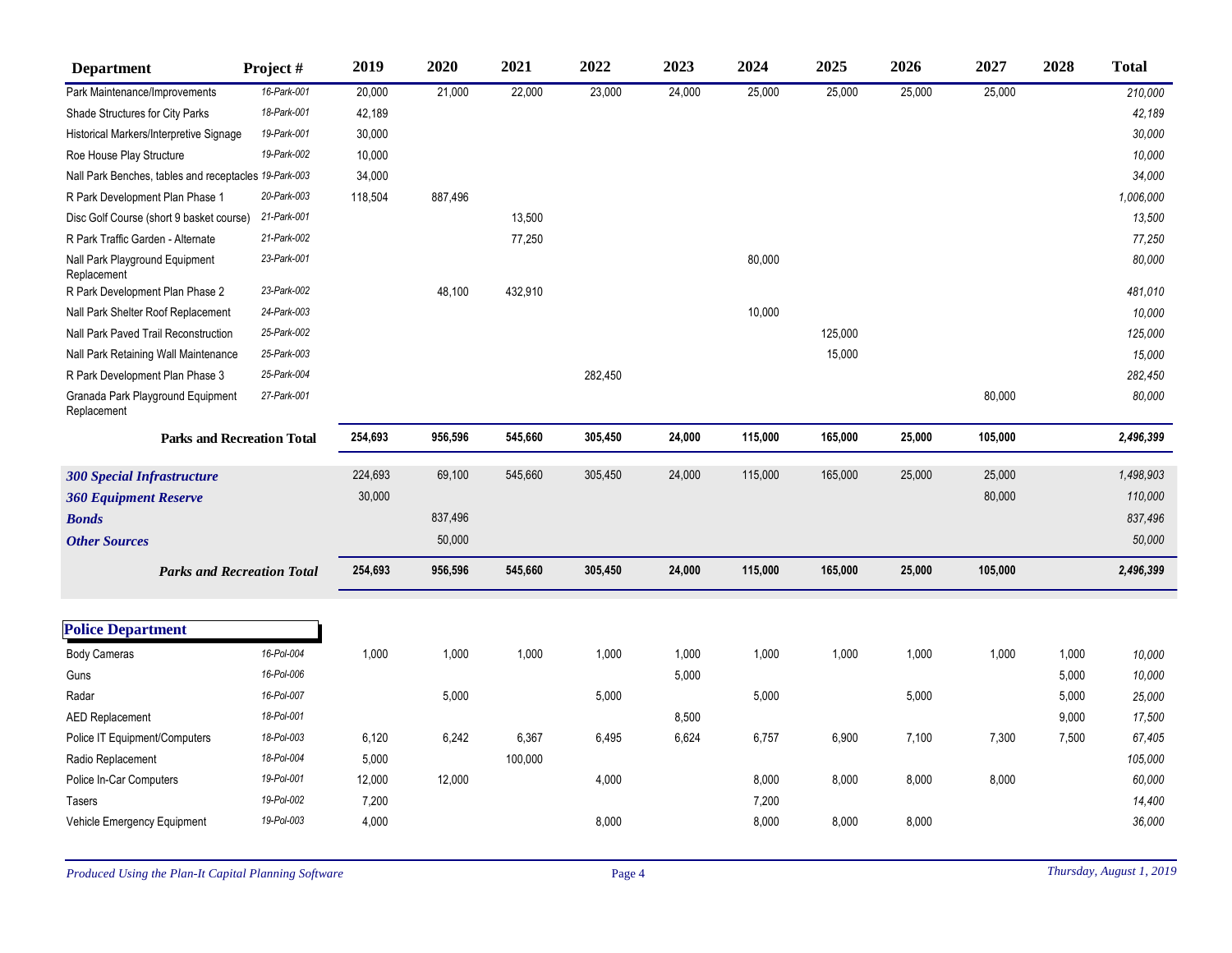| <b>Department</b>                                     | Project#   | 2019        | 2020    | 2021    | 2022    | 2023    | 2024    | 2025    | 2026    | 2027    | 2028   | <b>Total</b> |
|-------------------------------------------------------|------------|-------------|---------|---------|---------|---------|---------|---------|---------|---------|--------|--------------|
| Harley Davidson Patrol Motorcycle                     | 19-Pol-004 | 30,000      |         |         |         |         |         |         |         |         |        | 30,000       |
| Police Bicycles                                       | 19-Pol-006 |             | 4,000   |         |         |         |         |         |         |         |        | 4,000        |
| Police: Ford Fusion - Travel -Special use. 22-Pol-001 |            |             |         |         | 26,000  |         |         |         |         |         |        | 26,000       |
| Police Detective Vehicle - Ford Taurus                | 22-Pol-002 |             |         |         | 26,000  |         |         |         |         |         |        | 26,000       |
| Police In-Car Video                                   | 22-Pol-003 | 5,000       |         |         | 25,000  |         |         |         |         | 26,000  |        | 56,000       |
| Police Vehicle: Ford Explorer with<br>Equipment       | 23-Pol-004 |             |         |         |         | 25,000  | 25,000  | 54,000  | 26,000  |         |        | 130,000      |
| Police Vehicle: Dodge Pickup with<br>Equipment        | 24-Pol-001 |             |         |         |         |         | 35,500  |         |         |         |        | 35,500       |
| Ford Escape - Chief Vehicle                           | 26-Pol-001 |             |         |         |         |         |         |         | 25,000  |         |        | 25,000       |
| <b>Police Department Total</b>                        |            | 70,320      | 28,242  | 107,367 | 101,495 | 46,124  | 96,457  | 77,900  | 80,100  | 42,300  | 27,500 | 677,805      |
| <b>360 Equipment Reserve</b>                          |            | 70,320      | 28,242  | 107,367 | 101,495 | 46,124  | 96,457  | 77,900  | 80,100  | 42,300  | 27,500 | 677,805      |
| <b>Police Department Total</b>                        |            | 70,320      | 28,242  | 107,367 | 101,495 | 46,124  | 96,457  | 77,900  | 80,100  | 42,300  | 27,500 | 677,805      |
| <b>Public Works</b>                                   |            |             |         |         |         |         |         |         |         |         |        |              |
|                                                       |            |             |         |         |         |         |         |         |         |         |        |              |
| In-House and Contract Street<br>Maintenance           | 16-PW-013  | 160,000     | 160,000 | 160,000 | 160,000 | 160,000 | 165,000 | 165,000 | 165,000 | 165,000 |        | 1,460,000    |
| <b>Contracted Street Maintenance</b>                  | 16-PW-014  | 210,000     | 210,000 | 210,000 | 210,000 | 210,000 | 210,000 | 210,000 | 210,000 | 210,000 |        | 1,890,000    |
| #201 - 2010 Elgin Street Sweeper                      | 16-PW-022  |             |         |         |         |         |         |         | 230,000 |         |        | 230,000      |
| #103 - 2012 F350 Pickup Replacement                   | 16-PW-025  |             |         |         |         |         | 35,000  |         |         |         |        | 35,000       |
| #102 - F750 Dump Trucks W/ Equip                      | 16-PW-027  |             |         |         |         |         |         |         | 135,000 |         |        | 135,000      |
| Wayfinding Signs for RP (3 yr program)                | 17-PW-001  | 12,500      | 12,500  |         |         |         |         |         |         |         |        | 25,000       |
| Stormwater: Network<br>Inspection/Condition Rating    | 17-PW-002  | 20,000      | 20,000  | 20,000  |         |         |         |         |         |         |        | 60,000       |
| #101 - F750 Dump Truck w/ Equip                       | 17-PW-003  |             |         |         |         |         |         |         | 135,000 |         |        | 135,000      |
| 2018 CARS - Roe Lane (Roe Blvd. to N.<br>City Limits) | 17-PW-010  | 231,824     |         |         |         |         |         |         |         |         |        | 231,824      |
| Asphalt Float Attachment - #420                       | 18-PW-002  |             |         |         |         |         |         |         |         |         | 15,000 | 15,000       |
| #104 - 2014 F250 Pickup Truck -<br>Replacement        | 18-PW-010  |             |         |         |         |         |         |         | 35,000  |         |        | 35,000       |
| <b>Residential Streets Reconstruction</b>             | 19-PW-001  |             |         |         |         |         | 100,000 | 700,000 | 100,000 | 700,000 |        | 1,600,000    |
| 2019 CDBG El Monte Mill and Overlay                   | 19-PW-004  | 174,000     |         |         |         |         |         |         |         |         |        | 174,000      |
| 2019 Residential Street Recon -<br>Rosewood           | 19-PW-005  | 534,927     |         |         |         |         |         |         |         |         |        | 534,927      |
| Paint Striping Machine                                | 19-PW-006  | 5,200       |         |         |         |         |         |         |         |         |        | 5,200        |
| Bike Lane Striping - 47th St. Mission to<br>Fontana   | 19-PW-007  | $\mathbf 0$ |         |         |         |         |         |         |         |         |        | $\theta$     |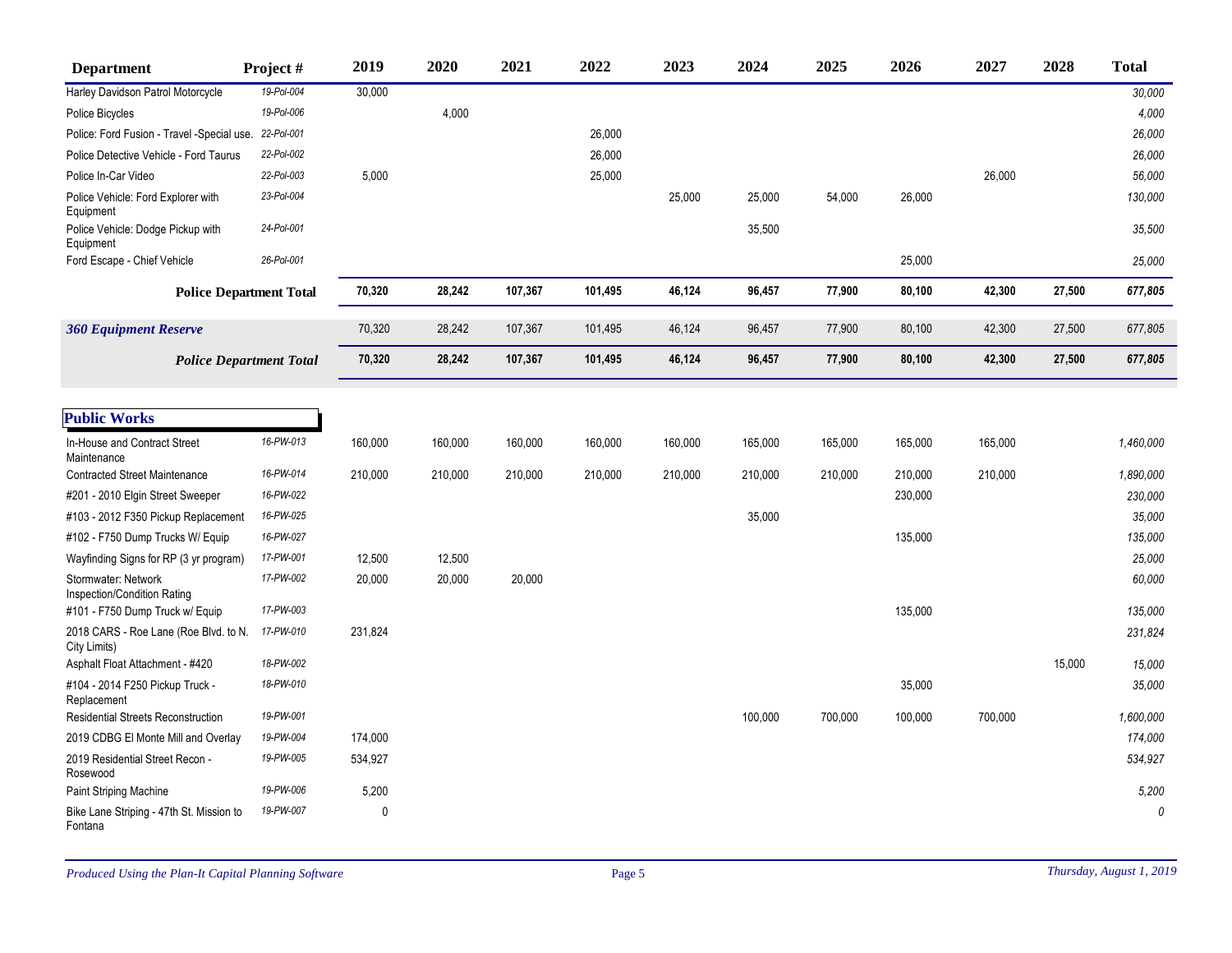| <b>Department</b>                                              | Project#  | 2019    | 2020      | 2021      | 2022    | 2023      | 2024    | 2025   | 2026   | 2027   | 2028   | <b>Total</b> |
|----------------------------------------------------------------|-----------|---------|-----------|-----------|---------|-----------|---------|--------|--------|--------|--------|--------------|
| 2019 CARS Project 50th Terrace: Roe<br>Blvd - Cedar            | 19-PW-008 | 176,539 |           |           |         |           |         |        |        |        |        | 176,539      |
| 2020 Stormwater Maintenance - 57th &<br>Roeland Dr             | 20-PW-007 | 30,000  | 220,000   |           |         |           |         |        |        |        |        | 250,000      |
| 2020 Roe Blvd (County Line to Johnson<br>Drive)                | 20-PW-011 | 595,421 | 8,169,767 |           |         |           |         |        |        |        |        | 8,765,188    |
| Pavement Evaluation of Street Network                          | 20-PW-020 |         |           | 10,000    |         |           | 10,000  |        |        | 15,000 |        | 35,000       |
| Annual Sidewalk Repair & Replacement 21-PW-001<br>Ph. 1-3      |           | 25,000  | 25,000    | 25,000    | 25,000  | 25,000    |         |        |        |        |        | 125,000      |
| Annual Sidewalk Extension Project Ph 1-4 21-PW-002             |           |         | 50,000    | 50,000    | 50,000  | 50,000    |         |        |        |        |        | 200,000      |
| #106 - 2007 F350 OneTon Flatbed Truck 21-PW-003<br>Replacement |           |         |           | 45,000    |         |           |         |        |        |        |        | 45,000       |
| #413 - 2007 Western Snow Plow                                  | 21-PW-004 |         |           | 8,000     |         |           |         |        |        |        |        | 8,000        |
| #409 - Vbox Spreader Replacement                               | 21-PW-005 |         |           | 8,000     |         |           |         |        |        |        |        | 8,000        |
| 2021 Residential Street Reconstruction-<br>Reinhardt           | 21-PW-006 |         | 112,038   | 1,017,674 |         |           |         |        |        |        |        | 1,129,712    |
| <b>Street Light Replacement</b>                                | 21-PW-007 |         |           | 45,000    | 45,000  | 45,000    | 45,000  | 45,000 | 45,000 | 45,000 | 45,000 | 360,000      |
| 2022 CARS Johnson Drive Roe west to<br><b>City Limits</b>      | 22-PW-001 |         |           | 4,500     | 43,800  |           |         |        |        |        |        | 48,300       |
| 2022 CARS - 53rd: Mission to Reinhardt                         | 22-PW-003 |         |           | 9,000     | 54,000  |           |         |        |        |        |        | 63,000       |
| 2022 CARS - Nall Ave. (51st to 58th)                           | 22-PW-009 |         |           | 106,000   | 840,000 |           |         |        |        |        |        | 946,000      |
| 2023 CARS - 55th St. between SMPKWY 23-PW-003<br>& Roe Blvd    |           |         |           |           | 18,000  | 135,500   |         |        |        |        |        | 153,500      |
| #203 - 2003 Skidsteer Case 85XT                                | 23-PW-005 |         |           |           |         | 55,000    |         |        |        |        |        | 55,000       |
| #301 - 2013 Grasshopper Mower                                  | 23-PW-006 |         |           |           |         | 15,000    |         |        |        |        |        | 15,000       |
| 2023 CARS: Elledge between Roe Ln &<br>47th Street             | 23-PW-008 |         |           |           | 140,000 | 1,243,820 |         |        |        |        |        | 1,383,820    |
| #417 - 2002 Coleman Tiller Attachment                          | 23-PW-009 |         |           |           |         | 5,000     |         |        |        |        |        | 5,000        |
| #418 - 2003 Grapple Bucket Attachment                          | 23-PW-010 |         |           | 3,000     |         |           |         |        |        |        |        | 3,000        |
| #419 - 2007 Water Buffalo On Trailer                           | 23-PW-011 | 6,500   |           |           |         |           |         |        |        |        |        | 6,500        |
| #420 - 2017 Fertilizer Spray Trailer 7'                        | 23-PW-013 |         |           |           |         |           |         |        |        | 1,000  |        | 1,000        |
| 2023 Residential Street Recon -<br>Canterbury Street           | 23-PW-015 |         |           |           | 100,000 | 895,186   |         |        |        |        |        | 995,186      |
| #401 - 2016 Coneqtec Cold Planer<br>Replacement                | 23-PW-017 |         |           |           |         |           |         |        | 11,000 |        |        | 11,000       |
| #410 - 2012 Boss Plow - Replacement                            | 24-PW-001 |         |           |           |         |           | 8,000   |        |        |        |        | 8,000        |
| Annual Sidewalk Extension Project- Ph<br>$5 - 10$              | 24-PW-002 |         |           |           |         |           | 50,000  | 50,000 | 50,000 | 50,000 | 50,000 | 250,000      |
| 2024 CARS - Mission Rd. (47th St. to<br>53rd St.)              | 24-PW-004 |         |           |           |         | 9,500     | 104,763 |        |        |        |        | 114,263      |
| Annual Sidewalk Repair & Replacement<br>Ph. 4-9                | 24-PW-005 |         |           |           |         |           | 25,000  | 25,000 | 25,000 | 25,000 | 25,000 | 125,000      |
| #415 - Kauffman Trailer                                        | 25-PW-001 |         |           |           |         |           |         | 6,500  |        |        |        | 6,500        |